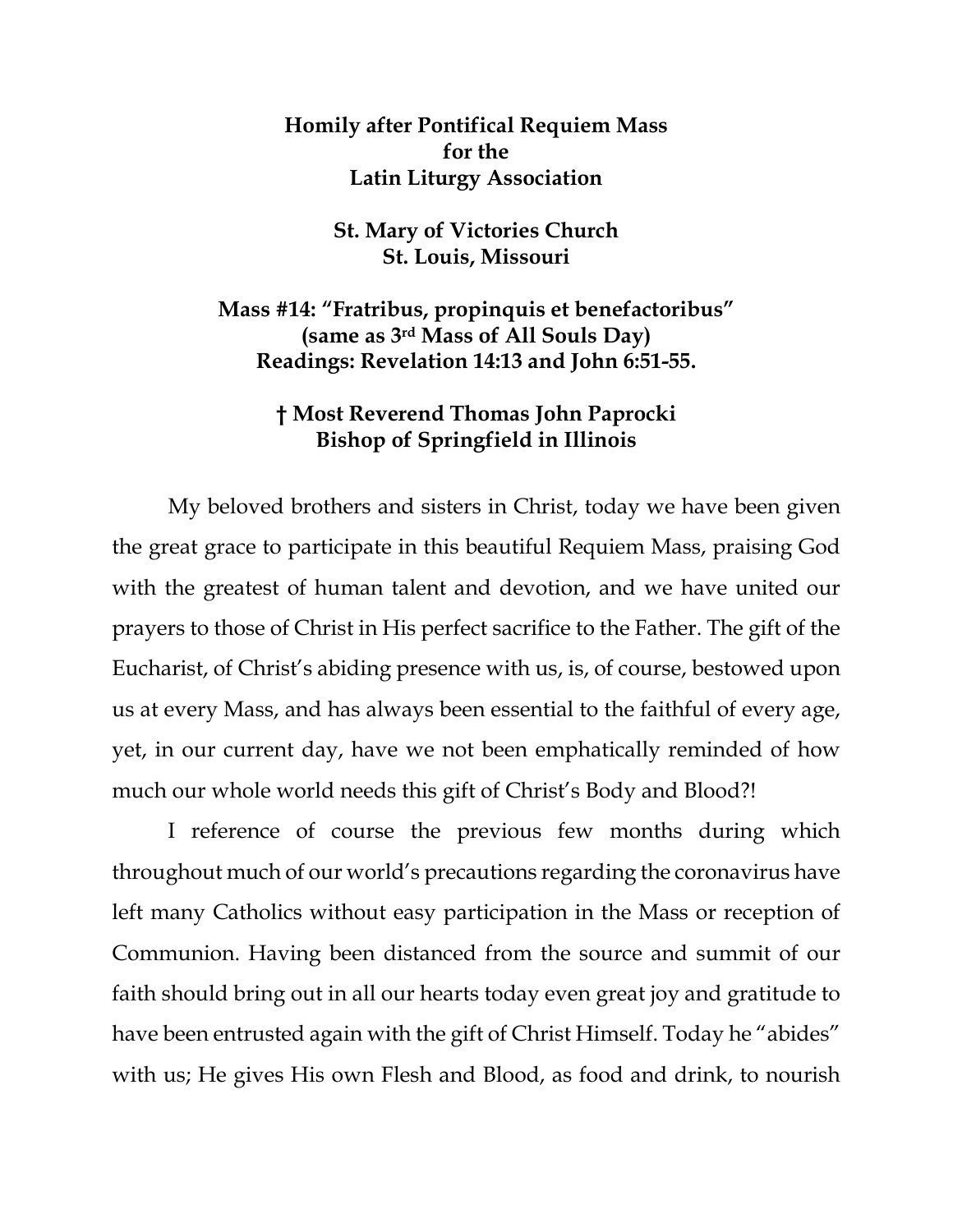us, give us eternal life, and unite us profoundly with our Triune God. May our joy today bear witness to our faith in Christ's abiding and nourishing love!

The gift of the Holy Eucharist was certainly appreciated by the great patron of this city, St. Louis. That king and crusader had tremendous devotion to the greatest of Sacraments, prolonging his daily participation in the Mass with the recitation of the Divine Office, and continuously exhorting his family and people to greater faithfulness and prayerfulness.<sup>[1](#page-5-0)</sup> It was precisely this love for the incarnate Christ that led St. Louis to be willing to sacrifice even his life by participation in the 7<sup>th</sup> and 8<sup>th</sup> Crusades. No hatred motivated the king to this task, only a love for Him, whom Louis considered His King and Savior. This was a man surrounded by the pressures and challenges of being a medieval monarch, yet it was His tenacious love for Christ in the Eucharist, that allowed him to remain centered on His faith within those struggles, and, in the end, to live a life of heroic virtue, being canonized only 27 years after his death in 1270.

But St. Louis' devoted faith is only the first half of his love for God. He, in what is called his credo, writes that:

*The two arms with which we must hold God clasped, are firm faith and good works. We need both of these together if we wish to keep hold of God, for either one of them is useless without the other […] We see, then, that we must combine firm faith with good works. Daily the devils fight with us to deprive us of one or the other, and on the last day, by which I mean the day of our death, they will strive even harder than they do now. On that day may God and His Mother and all His saints grant us their help![2](#page-5-1)*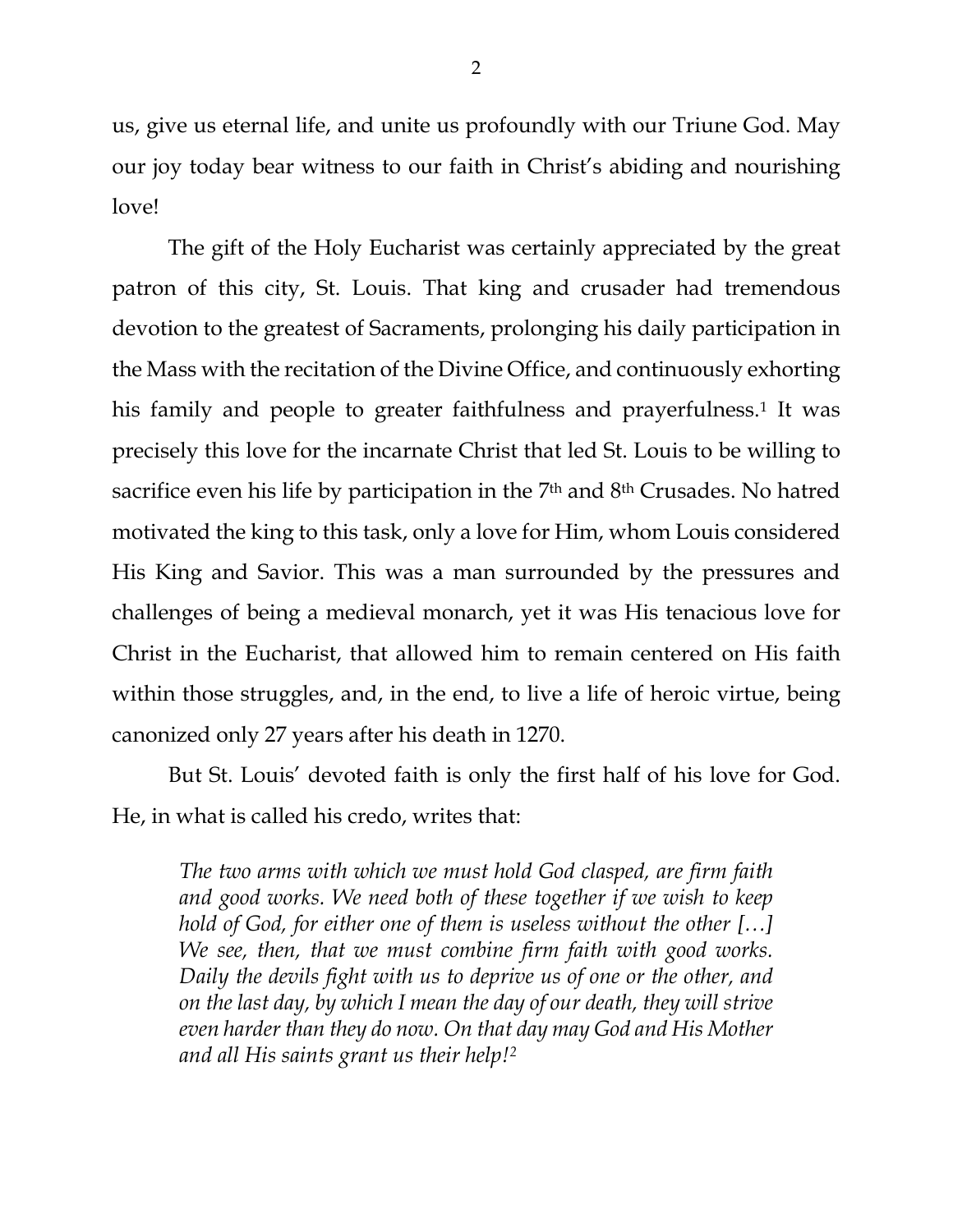The great truth we celebrate at this Mass, that of the Passion and Resurrection of Christ, is precisely the promise of God: that He can bring tremendous good, even eternal and salvific good, out of what appears to all the world (without faith) to be an entirely ugly, pointless, crucifixion. This is a truth we already can find in our own experience after the coronavirus: that God can bring great good out of even something seemingly so opposed to the normal economy of grace. He can bring devotion out of deprivation, love out of loss, humility out of hunger.

Today I stand before you and promise that He can also bring great good out of the dissension, disorder, and depravity that we have been so strongly confronted with these past weeks, and it comes about in the second "arm" of the life of faith that St. Louis teaches us. If the coronavirus, and all the hardships we have endured because of it, can lead us to a firmer *faith* with which to hold fast to God, cannot the recent turmoil, strife, and disunity we face in our country, and have seen so close to our own homes surrounding the iconic Apotheosis of St. Louis Statue, direct our efforts towards St. Louis' second "arm" with which to clasp God, *good works?* Our faith in God tells us that this is the case.

Where love is lacking, our lives must witness – in small acts and large – to the love of Christ that impels us. Where peace is wanting, our actions – at home and out in our world – must be ones that pass on the peace of Christ. Where hope dwindles, our choices must radiate – to all around us – the evident end for which we strive, that is, to become saints and to live forever with God in His Kingdom.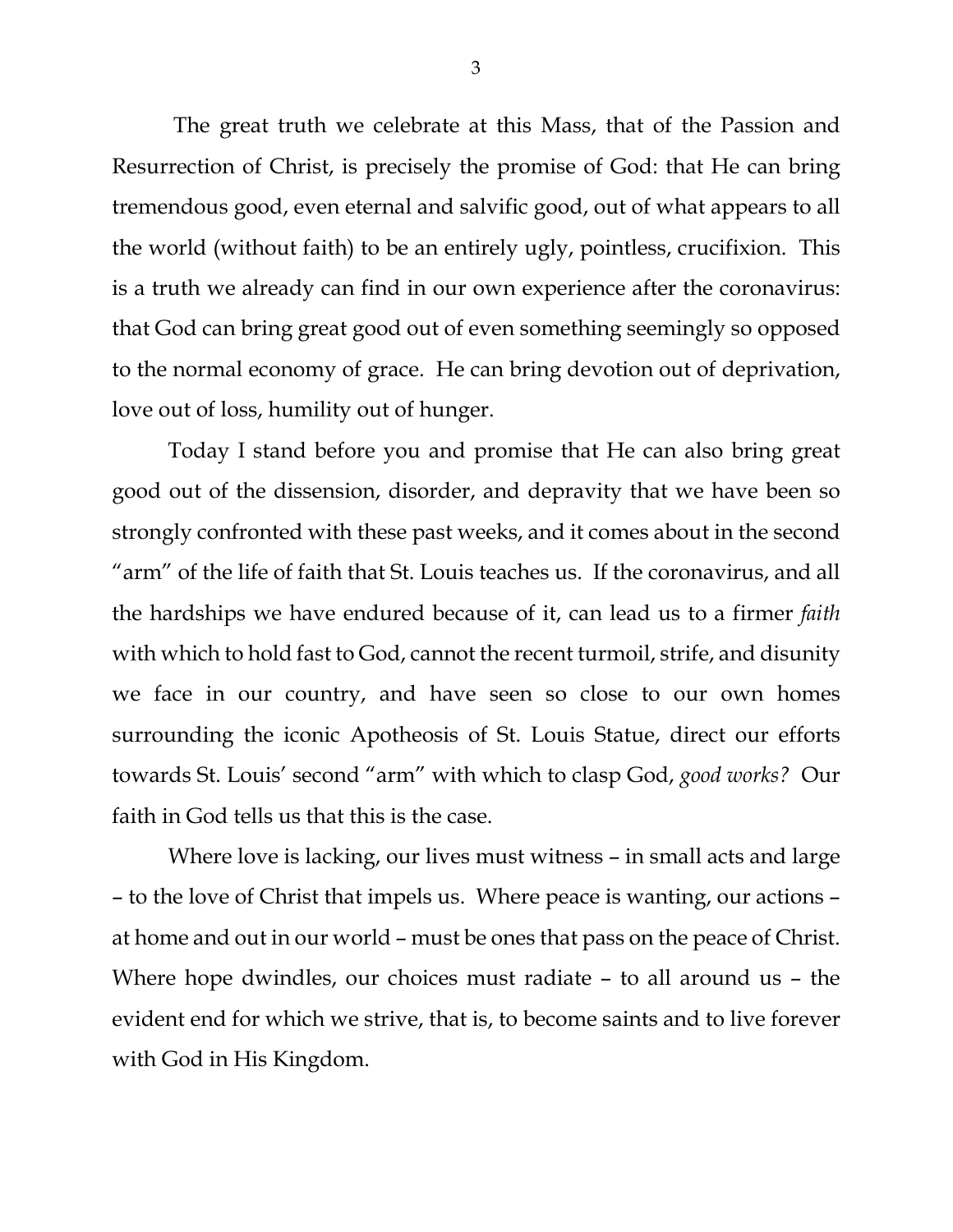Sadly, some radical anarchists who are ignorant of history have recently destroyed statues in California of a noteworthy saint, Saint Junípero Serra, whose feast day was this past July 1<sup>st</sup>. Saint Junípero Serra was a Franciscan missionary priest from Majorca, Spain, who came to bring the Gospel of Jesus Christ to the New World in 1750. He established nine of the California missions, baptized over 6,000 native peoples, and is recognized as a builder of the State of California. Pope John Paul II beatified him in 1988, calling him "an exemplary model of the selfless evangelizer." Pope Francis canonized him as a saint during his visit to the United States in 2015.

After a statue of Saint Junípero Serra was torn down in Golden Gate Park in San Francisco on June 19 by a crowd of about 100 people, Archbishop Salvatore Cordileone, the Archbishop of San Francisco, was joined by several dozen Catholics in prayer and acts of spiritual reparation.

In his remarks, Archbishop Cordileone said, "Evil has made itself present here. So we have gathered together to pray for God, to ask the saints . . . for their intercession, above all our Blessed Mother, in an act of reparation, asking God's mercy on us and on the whole city, that we might turn our hearts back towards him. I feel such a great wound in my soul when I see these horrendous acts of blasphemy disparaging the memory of Serra who was such a great hero, such a great defender of the indigenous people of this land."

A statue to Saint Junípero Serra was also torn down in the plaza outside the first church of the Archdiocese of Los Angeles, *Nuestra Señora Reina de los Ángeles*, in downtown Los Angeles. The Archbishop of Los Angeles, Archbishop José Gomez, who also serves as the President of the

4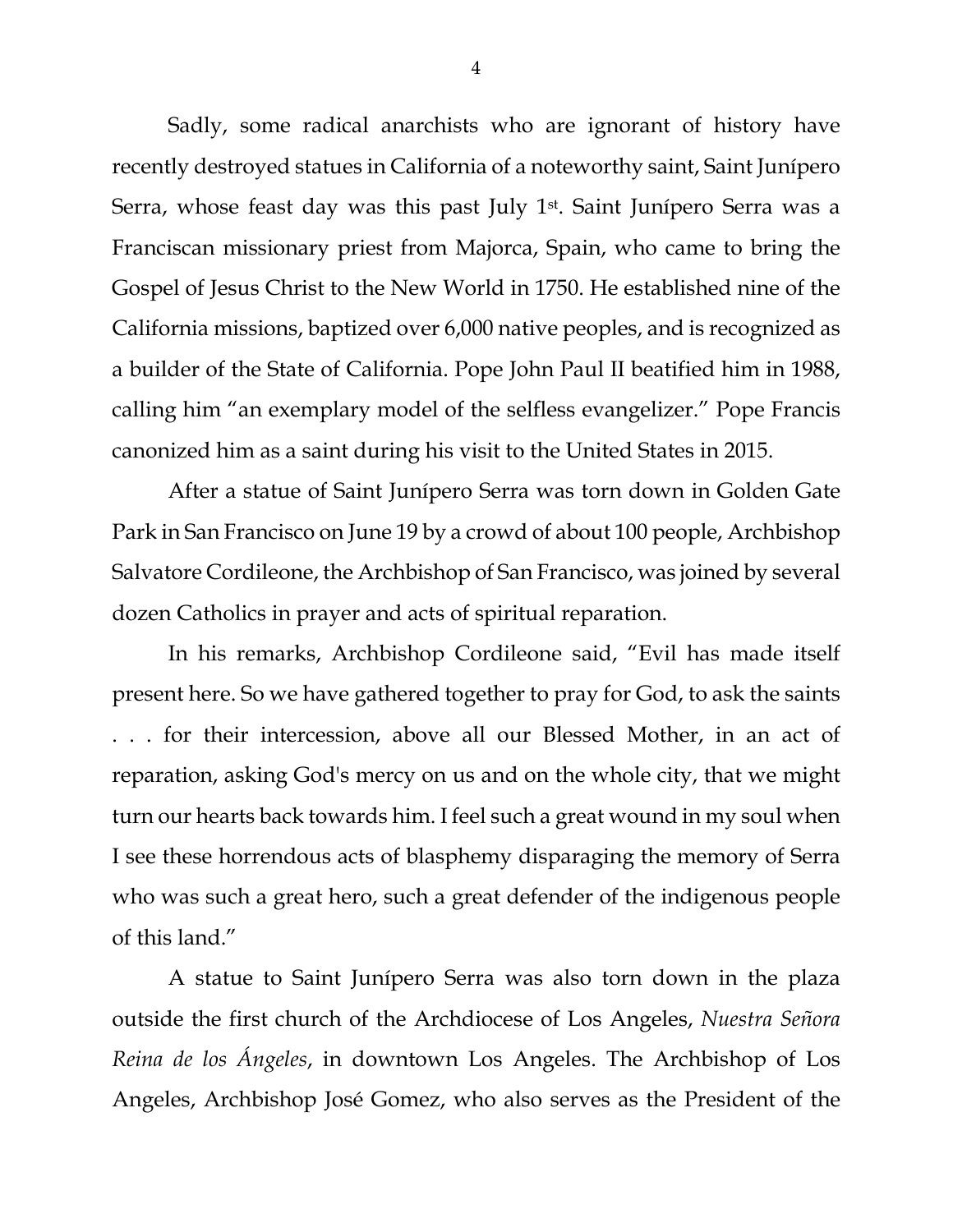United States Conference of Catholic Bishops, wrote a Letter to the faithful for the Memorial of St. Junípero Serra, in which he said, "Historical memory is the soul of every nation. What we remember about our past and how we remember it defines our national identity — the kind of people we want to be, the values and principles we want to live by. But history is complicated. The facts matter, distinctions need to be made, and the truth counts."

Some protesters right here in St. Louis, also ignorant of history, have called for the removal of the statue of St. Louis, who was King of France from 1226 to 1270, and after whom the city is named. In addition to taking part in the Crusades to reclaim the Holy Land from Muslim invaders, he established hospitals, and personally cared for the poor and for lepers. He was canonized in 1297.

Cardinal Timothy Dolan, Archbishop of New York and former Auxiliary Bishop of St. Louis, who has a doctorate in church history, wrote in the June 28th issue of THE WALL STREET JOURNAL, "Defacing, tearing down and hiding statues and portraits is today's version of Puritan book-burning. Our children need to know their country's past, its normative figures and their virtues and vices. . . . As a historian by training, I want to remember the good and the bad, and recall with gratitude how even people who have an undeniable dark side can let light prevail and leave the world better. I want to keep bringing classes of schoolchildren to view such monuments, and to explain to them how even such giants in our history had crimes, unjust acts and plain poor judgment mixed in with the good we honor."